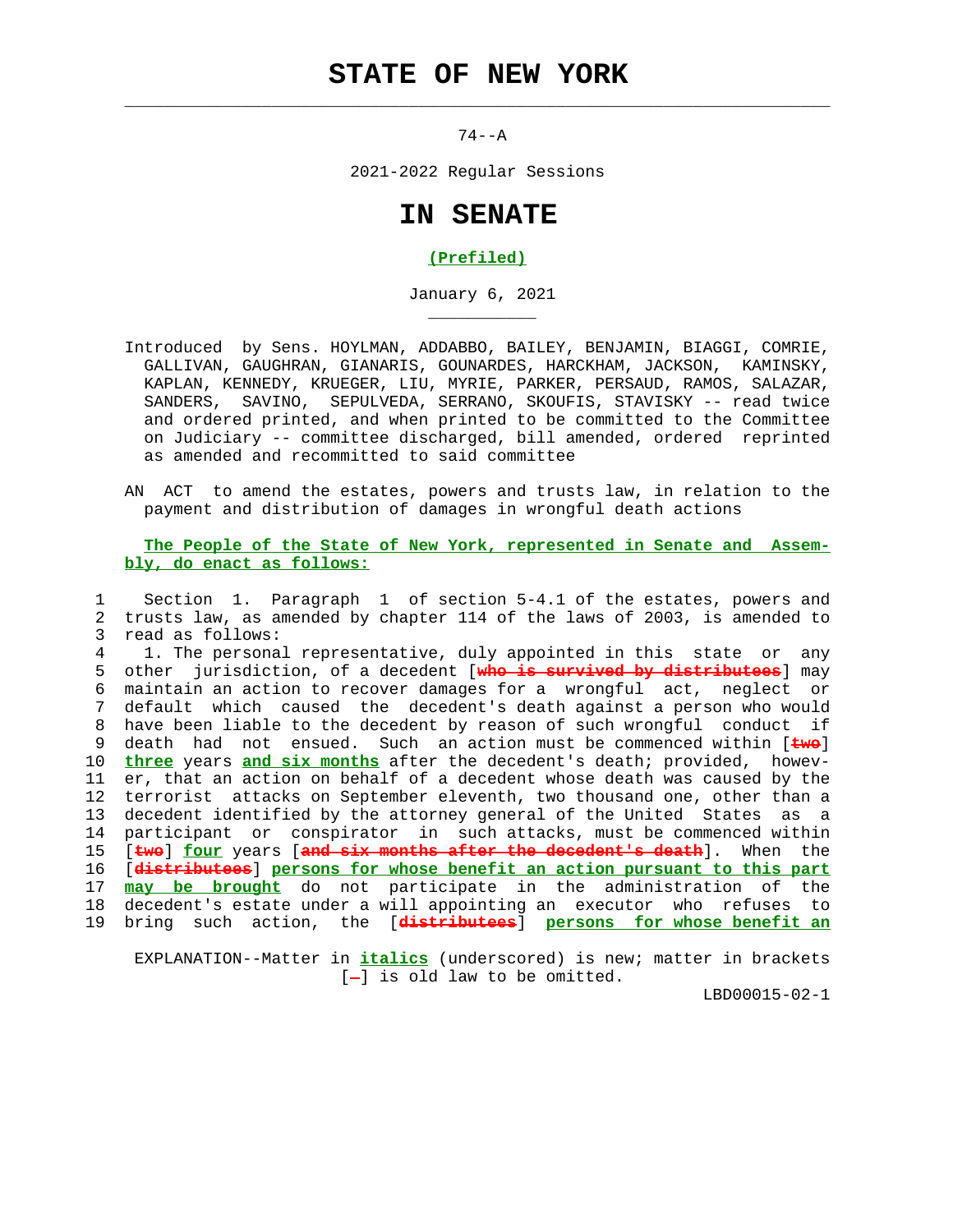1 **action pursuant to this part may be brought** are entitled to have an 2 administrator appointed to prosecute the action for their benefit.

 3 § 2. Paragraph (a) of section 5-4.3 of the estates, powers and trusts 4 law, as amended by chapter 100 of the laws of 1982, is amended to read 5 as follows:

 6 (a) The damages awarded to the plaintiff may be such sum as the jury 7 or, where issues of fact are tried without a jury, the court or referee 8 deems to be fair and just compensation for the [**pecuniary**] injuries 9 resulting from the decedent's death to the persons for whose benefit the 10 action is brought. In every such action, in addition to any other lawful 11 element of recoverable damages, [**the reasonable expenses of medical aid, nursing and attention incident to the injury causing death and the reasonable funeral expenses of the decedent paid by the distributees, or for the payment of which any distributee is responsible, shall also be proper elements of damage**] **compensation for the following damages may be recovered: (i) reasonable funeral expenses of the decedent paid by the persons for whose benefit the action is brought, or for the payment of which any persons for whose benefit the action is brought is respon- sible; (ii) reasonable expenses for medical care incident to the injury causing death, including but not limited to doctors, nursing, attendant care, treatment, hospitalization of the decedent, and medicines; (iii) grief or anguish caused by the decedent's death, and for any disorder caused by such grief or anguish; (iv) loss of love, society, protection, comfort, companionship, and consortium resulting from the decedent's death; (v) pecuniary injuries, including loss of services, support, assistance, and loss or diminishment of inheritance, resulting from the decedent's death; and (vi) loss of nurture, guidance, counsel, advice, training, and education resulting from the decedent's death**. Interest 29 upon the principal sum recovered by the plaintiff from the date of the 30 decedent's death shall be added to and be a part of the total sum 31 awarded.

 32 § 3. Section 5-4.4 of the estates, powers and trusts law, paragraph 33 (a) as amended by chapter 357 of the laws of 1975, and the opening para- 34 graph of paragraph (a) as amended by chapter 595 of the laws of 1992, is 35 amended to read as follows:

36 § 5-4.4 Distribution of damages recovered

 37 (a) The damages, as prescribed by 5-4.3, whether recovered in an 38 action or by settlement without an action, are exclusively for the bene- 39 fit of the decedent's [**distributees and, when collected, shall be distributed to the persons entitled thereto under 4-1.1 and 5-4.5, except that where the decedent is survived by a parent or parents and a spouse and no issue, the parent or parents will be deemed to be distri- butees for purposes of this section**] **surviving close family members, which may include, but are not limited to, spouse or domestic partner, issue, parents, grandparents, step-parents and siblings. The finder of fact shall determine which persons are close family members of the dece- dent under this section based upon the specific circumstances relating to the person's relationship with the decedent**. The damages shall be 49 distributed subject to the following:

 50 (1) Such damages shall be distributed by the personal representative 51 to the persons entitled thereto in proportion to the [**pecuniary**] inju- 52 ries suffered by them, such proportions to be determined after a hear- 53 ing, on application of the personal representative or any [**distributee**] 54 **persons for whose benefit the action is brought**, at such time and on 55 notice to all interested persons in such manner as the court may direct. 56 If no action is brought, such determination shall be made by the surro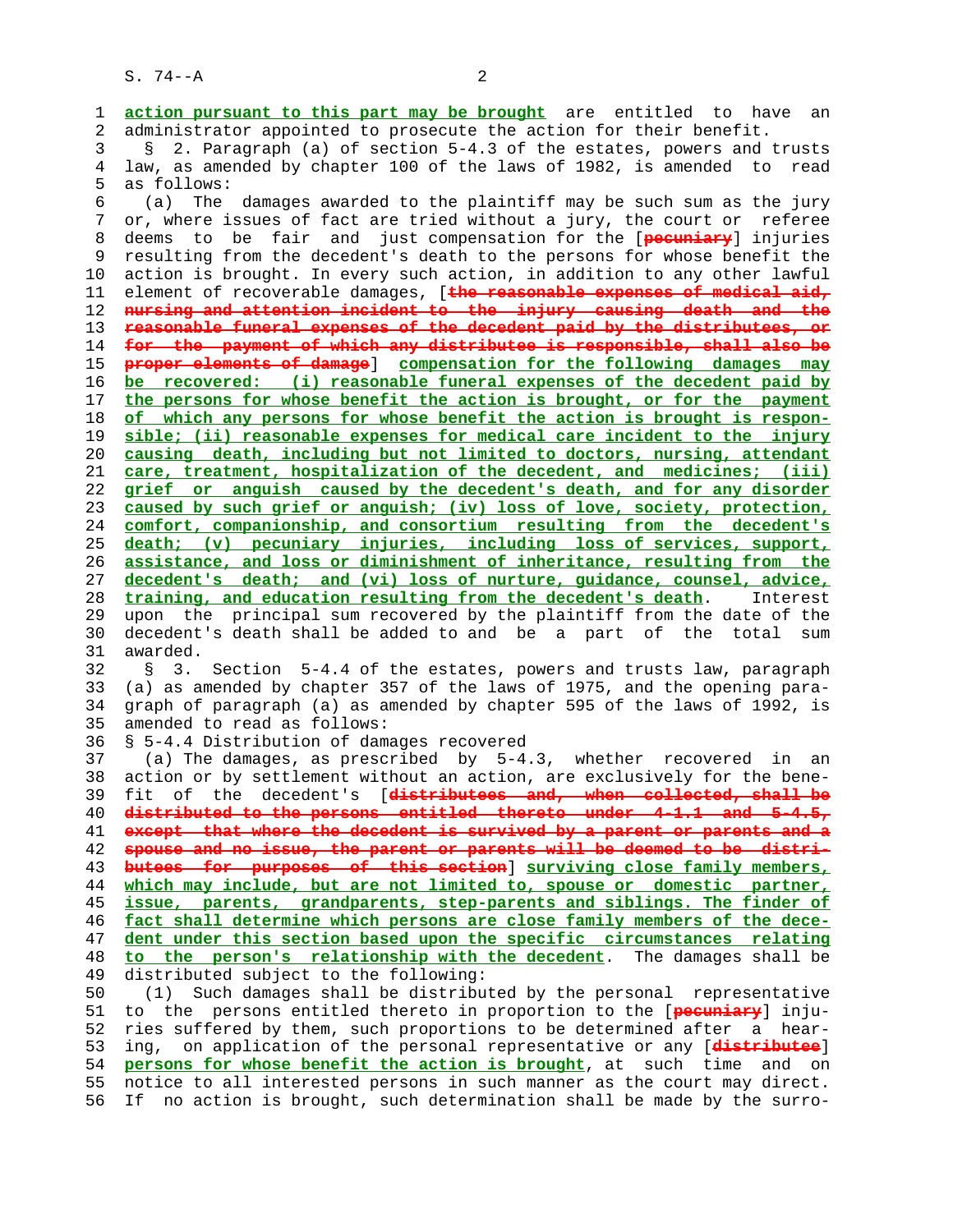1 gate of the county in which letters were issued to the plaintiff; if an 2 action is brought, by the court having jurisdiction of the action or by 3 the surrogate of the county in which letters were issued.

 4 (2) The court which determines the proportions of the [**pecuniary**] 5 injuries suffered by the [**distributees**] **persons for whose benefit the** 6 **action is brought**, as provided in subparagraph (1) **of this paragraph**, 7 shall also decide any question concerning the disqualification of a 8 parent, under 4-1.4 of this chapter, or a surviving spouse, under 5-1.2<br>9 of this article, to share in the damages recovered. of this article, to share in the damages recovered.

 10 (b) The reasonable expenses of the action or settlement and, if 11 included in the damages recovered, the reasonable expenses of medical 12 aid, nursing and attention incident to the injury causing death and the 13 reasonable funeral expenses of the decedent may be fixed by the court 14 which determines the proportions of the [**pecuniary**] injuries suffered by 15 the [**distributees**] **persons for whose benefit the action is brought**, as 16 provided in subparagraph (1) **of this paragraph**, upon notice given in 17 such manner and to such persons as the court may direct, and such 18 expenses may be deducted from the damages recovered. The commissions of 19 the personal representative upon the residue may be fixed by the surro- 20 gate, upon notice given in such manner and to such persons as the surro- 21 gate may direct or upon the judicial settlement of the account of the 22 personal representative, and such commissions may be deducted from the 23 damages recovered.

 24 (c) In the event that an action is brought, as authorized in this 25 part, and there is no recovery or settlement, the reasonable expenses of 26 such unsuccessful action, excluding counsel fees, shall be payable out 27 of the assets of the decedent's estate.

 28 **(d) For the purposes of this section, the term "domestic partner"** 29 **shall have the same meaning as defined pursuant to section two thousand** 30 **nine hundred sixty-one of the public health law.**

 31 § 4. Paragraphs (a) and (b) of section 5-4.6 of the estates, powers 32 and trusts law, paragraph (a) as amended and paragraph (b) as added by 33 chapter 719 of the laws of 2005, are amended to read as follows:

 34 (a) Within sixty days of the application of an administrator appointed 35 under **section** 5-4.1 **of this part** or a personal representative to the 36 court in which an action for wrongful act, neglect or default causing 37 the death of a decedent is pending, the court shall, after inquiry into 38 the merits of the action and the amount of damages proposed as a compro- 39 mise either disapprove the application or approve in writing a compro- 40 mise for such amount as it shall determine to be adequate including 41 approval of attorneys fees and other payable expenses as set forth 42 below, and shall order the defendant to pay all sums payable under the 43 order of compromise, within the time frames set forth in section five 44 thousand three-a of the civil practice law and rules, to the attorney 45 for the administrator or personal representative for placement in an 46 interest bearing escrow account for the benefit of the [**distributees**] 47 **persons for whose benefit the action is brought**. The order shall also 48 provide for the following:

 49 (1) Upon collection of the settlement funds and creation of an inter- 50 est bearing escrow account, the attorney for the administrator or 51 personal representative shall pay from the account all due and payable 52 expenses, excluding attorneys fees, approved by the court, such as 53 medical bills, funeral costs and other liens on the estate.

 54 (2) All attorneys fees approved by the court for the prosecution of 55 the action for wrongful act, neglect or default, inclusive of all 56 disbursements, shall be immediately payable from the escrow account upon